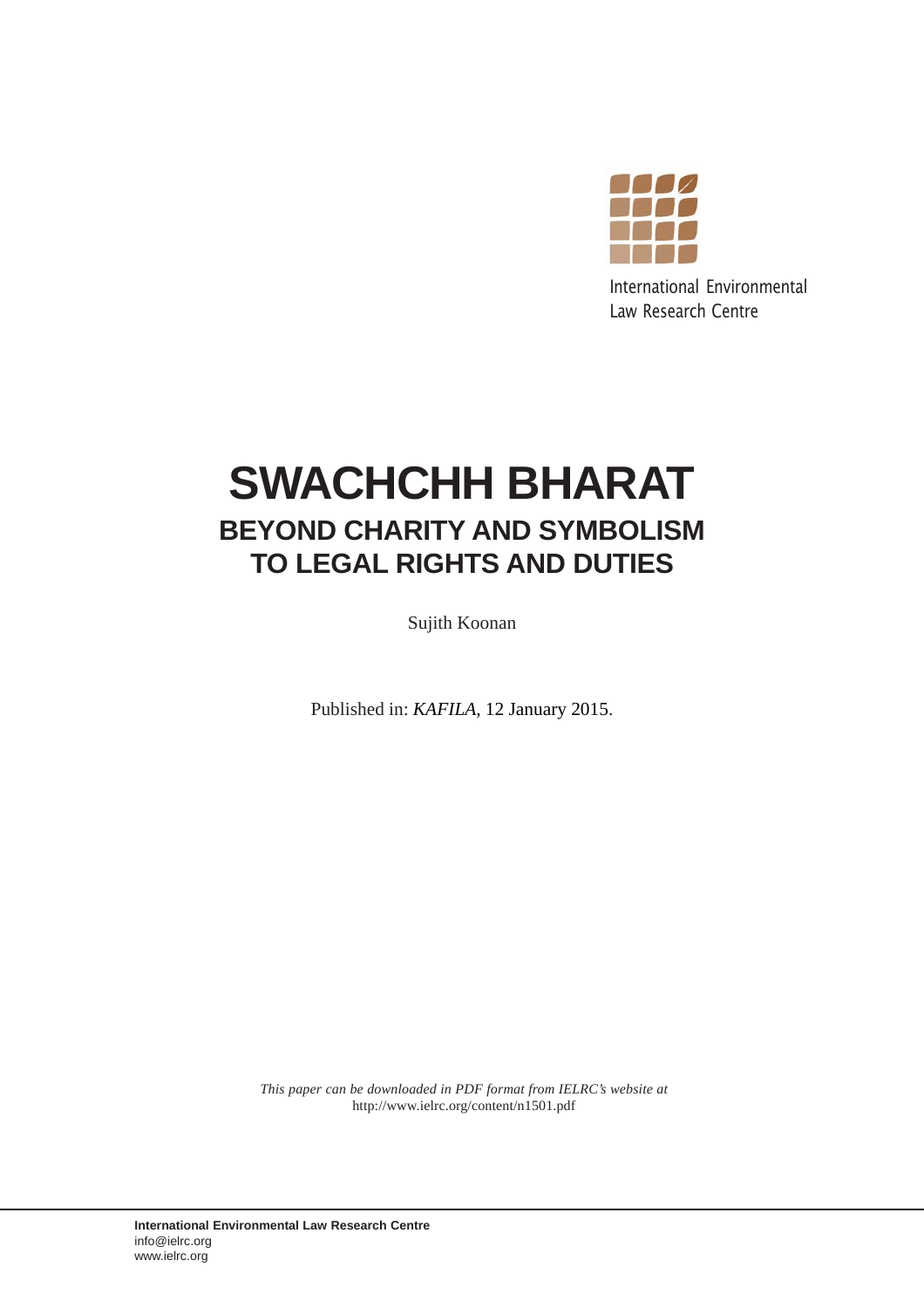## **Swachchh Bharat – Beyond Charity and Symbolism to Legal Rights and Duties**

**KAFILA** *12 January 2015*

## *Guest post by* **SUJITH KOONAN**

Sanitation and cleanliness seems to have become buzzwords. Celebrities and political leaders have started talking about sanitation. The call for *Swachchh Bharat* by the Prime Minister of India was welcomed by many taking brooms in their hands. Several institutions have uploaded prestigiously the photographs of its employees carrying brooms. All of a sudden, the sanitation consciousness seems to have increased in the country. Indeed, it is a good sign that we have started thinking and talking about the 'unmentionables' – shit and dirt.

Many of these actions and responses are symbolic and rhetoric in nature. While it may be acceptable to begin with symbolism, the seriousness needs to be demonstrated through concrete long term plans and actions. One can hope that the government will take such steps. One way to show that the ongoing sanitation talk is serious, and the state is sincere about it, is to recognise the legal aspects of sanitation. There are mainly three issues where the government has been a failure in fulfilling its constitutional and legal duties and these are supposed to be at the forefront of the *Swachchh Bharat Mission* (SBM).

Firstly, as rightly pointed out by Anand Teltumbde in an essay published recently in the Economic and Political Weekly (8 November 2014), any talk on sanitation in India has to start by recognising its caste dimension. Most importantly, this includes elimination of the practice of manual scavenging because this centuries old practice violates all basic human rights and dignity. Therefore, implementation of the Prohibition of Employment as Manual Scavengers and their Rehabilitation Act, 2013 should be the first priority of any scheme or programme on sanitation. This requires a huge effort to move beyond the symbolism reflected in the step of a few people taking brooms in their hands most probably for a day for the purpose of photographs.

The government should start this job by admitting its failure in this regard. Manual scavenging has continued in India despite the constitutional provision abolishing untouchability and its manifestation in any form of job (Article 17). Needless to say that manual scavenging is a practice rooted in untouchability and it continues to be a caste oriented practice with huge gender bias (as majority of manual scavengers being women). Even though a law was passed in 1993 (Employment of Manual Scavengers and Construction of Dry Latrines (Prohibition) Act, 1993), both the central government and the state governments have focused more on denying the existence of this practice than on fulfilling their duty to implement the law. The Indian state has chosen to be blind towards the issue of manual scavenging and its caste dimensions and pushed the manual scavengers further away to the margins. There were occasions when the denial of the state went to the extent of openly claiming in the court that manual scavenging does not exist which the movement of *safai karmacharis* (*Safai Karmachari Andolan*) had to disprove with photographs. This approach needs to be changed if at all the ongoing sanitation talk meant to achieve the goal of *Swachchh Bharat*.

The central and the state governments should show utmost commitment to ensure complete elimination of this practice because caste and caste based oppression still continue in India. A 2014 **report** by the Human Rights Watch (HRW) on manual scavengers in India highlights that despite the presence of a law, manual scavenging continues in different parts of the country. In many cases manual scavengers are appointed by none other than local bodies. The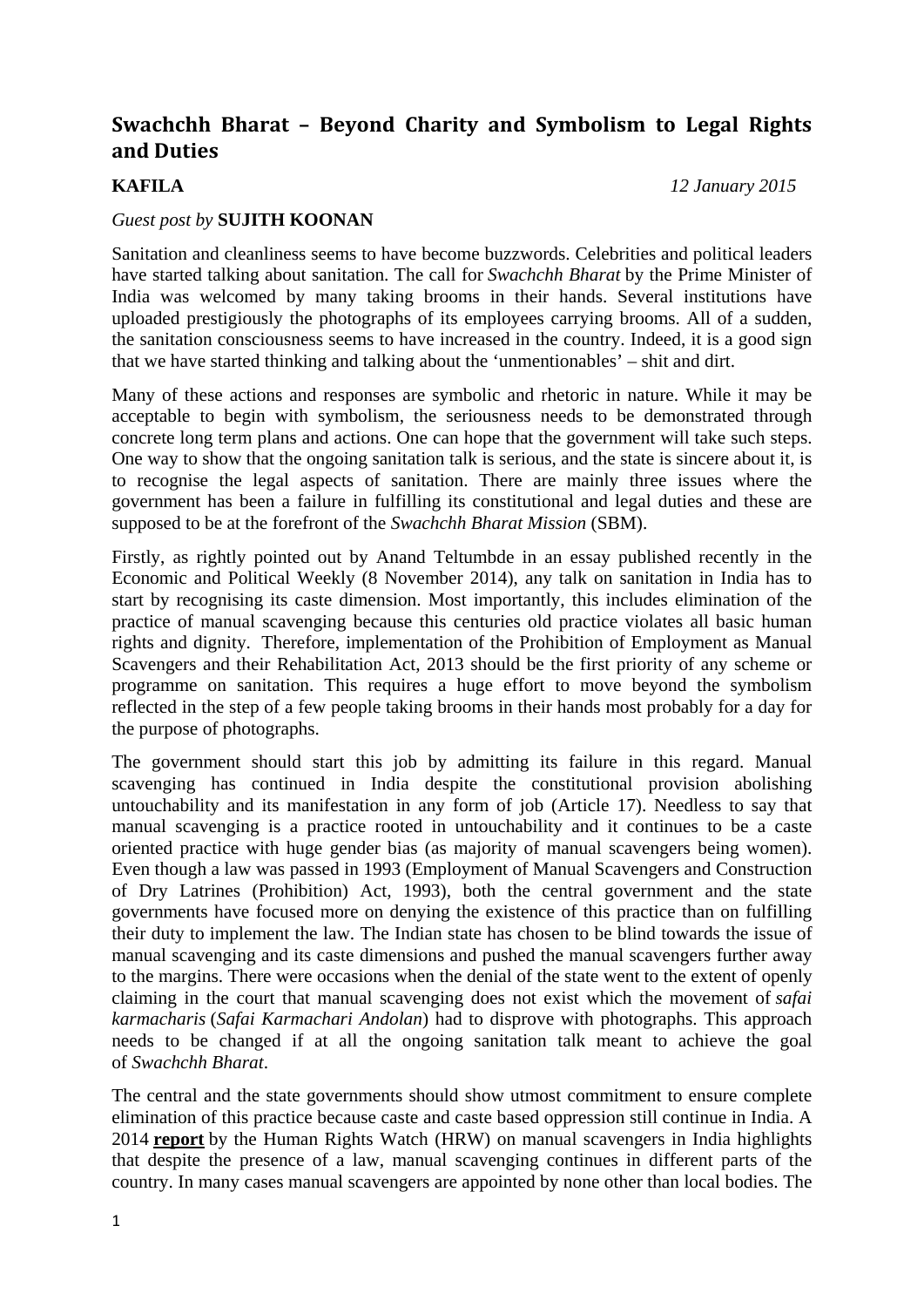HRW report also highlights that when they try to leave this 'dirty job', they face pressure and threat from the higher caste ruling class at the local level. There is no reason to assume that the implementation of the 2013 Act would be free from the influence of caste factors at the local level. The central government and state government have to demonstrate what they got to overcome the caste influences on implementation of the 2013 Act. Otherwise, we will probably have another law after a decade or two and this exercise will go on as a mockery to the institution of law and state. What is required at this time is not mere acknowledgement of historical injustices to a group of citizens of this country in the name of caste, but demonstration of a concrete plan to stop it immediately; a concrete plan to ensure that there is no situation that force them to go back to manual scavenging.

Secondly, safety of sanitation workers continues to be a key legal issue. The death or illness of sanitation workers because of the unsafe working conditions is not an uncommon news in India. Nobody seems to be taking responsibility of violating their life, body and dignity. Despite several reports highlighting the health risks faced by sanitation workers and despite orders from the Supreme Court of India (*Delhi Jal Board v. National Campaign for Dignity and Rights of Sewerage and Allied Workers & others*) and different high courts (e.g. *A. Narayanan v. Chief Secretary*) directing the government to take adequate measures for safety of sanitation workers, the issue remains. For example, it was reported in newspapers in March 2014 that, a 28 year old sanitation worker died while cleaning a manhole in Noida after inhaling toxic fumes. Another person who tried to save the sanitation worker was also died in the same manhole. A major reason for the continued neglect from the part of the State is probably due to the fact that sanitation workers predominantly belong to the historically marginalised caste. A recent **study** on sewerage workers in Delhi by the Praxis Institute for Participatory Practices highlights that majority of the sanitation workers are Dalits belonging to the *Balmiki* caste. The report also highlights an irony that sanitation workers do not have essential facilities including drinking water and sanitation facilities.

Safety and dignity of sanitation workers have now been explicitly promised under the new law prohibiting manual scavenging. Therefore, they require to be at the forefront of priorities of any talk on *Swachchh Bharat.* The idea of *Swachchh Bharat* cannot be achieved when sanitation workers die while they are at work or when they suffer from a lot of dangerous health related problems. It would be a contradiction if the central government go on with the SBM and tolerate the death or ill health of sanitation workers. The ongoing sanitation talk cannot be progressive unless it hear the voices of sanitation workers and addresses their concerns on safety, dignity and wages.

Thirdly, *Swachchh Bharat* cannot be reduced to a campaign. It is also a right. It is a part of the fundamental right to life guaranteed under the Constitution of India. The Supreme Court of India has interpreted fundamental right to life under Article 21 of the Constitution to include all essential attributes of a life with dignity which includes the right to sanitation (*Virender Gaur v. State of Haryana*). High Courts in various states have also followed the same line in interpreting the right to life to include the right to sanitation (*LK Koolwal v.*  **State of Haryana**). Sanitation, being a constitutional right, demand both positive and negative actions from the State. Therefore, sanitation programmes and policies including the SBM need to be viewed as initiatives to fullfil the state's constitutional obligation emanating from the right to sanitation. So far, the sanitation programmes and policies have refused to approach sanitation from a rights perspective. None of the existing sanitation related programmes and policies seem to acknowledge sanitation as a constitutional and legal obligation. It is yet to be seen if the SBM is going to be different from its predecessors in this regard. It would be a progressive step if SBM explicitly acknowledge the fact that sanitation